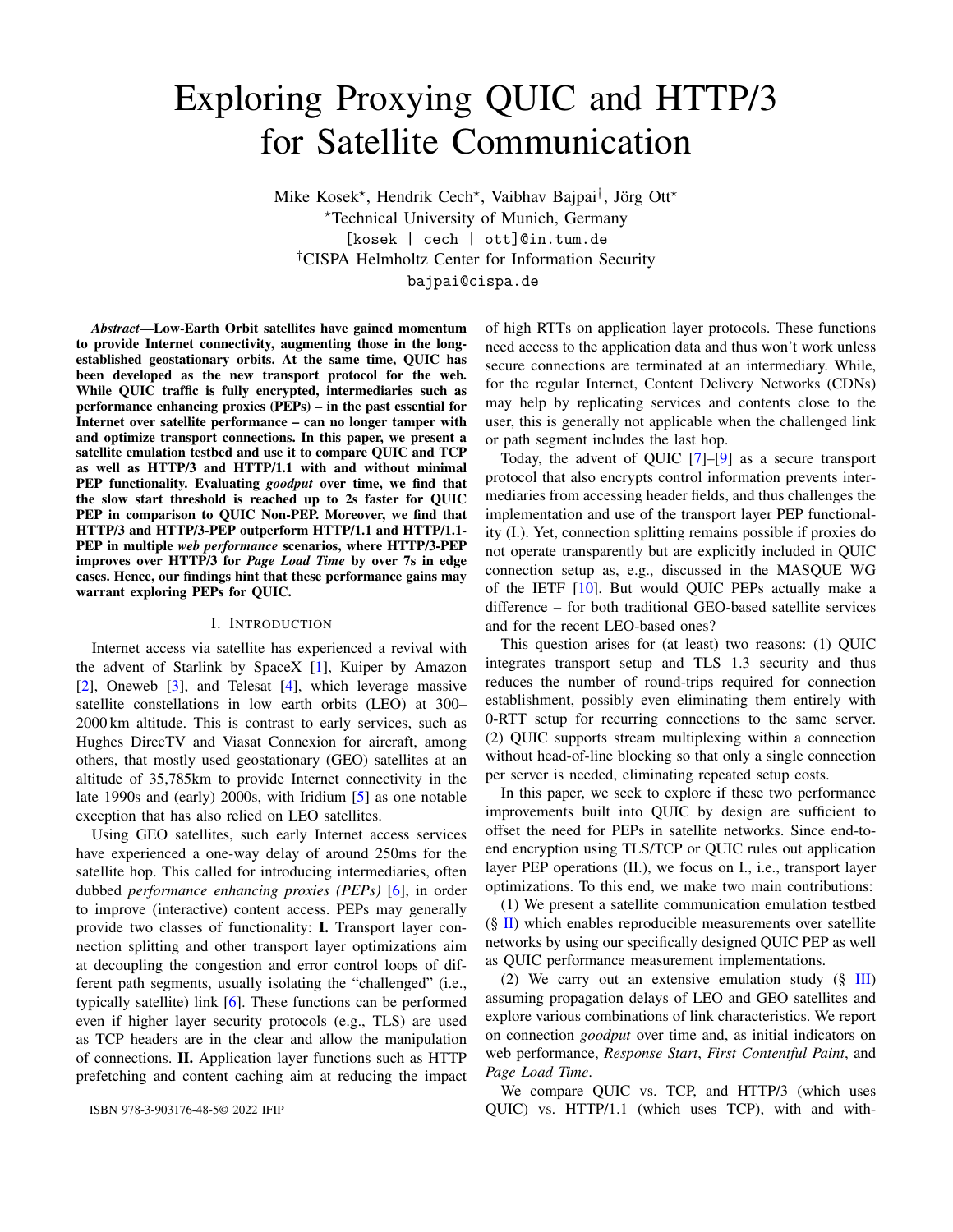

Fig. 1. The SATCOM emulation testbed comprises eight logical units based on Linux network namespaces depicted as light shaded rectangles, where the blue shaded ones make up the OpenSAND SATCOM components (*ST, SAT, GW*). *Client* and *Server* are the measurement endpoints and two PEPs (*Proxy-ST, Proxy-GW*) may be included in the path or bypassed. To induce *SATCOM loss*, the forwarding properties of the indicated interface are modified by netem emulation components. In addition, netem is also used to create *Internet delay* between the satellite ground station hosting the *Proxy-GW* and the target server. Arrows from components to interfaces indicate network access through these interfaces, while double-sided arrows represent routing between networks. Bold lines connect two interfaces and thin lines indicate the affiliation with a bridge.

out PEPs, representing the past and future web. Evaluating *goodput* over time, we find that the slow start threshold is reached up to 2s faster for QUIC PEP in comparison to QUIC Non-PEP, where the improvements are more pronounced on connections with higher RTTs. Moreover, we find that HTTP/3 and HTTP/3-PEP outperform HTTP/1.1 and HTTP/1.1-PEP in multiple scenarios which we attribute to QUIC's multiplexing capabilities. In addition, HTTP/3-PEP improves over HTTP/3 for *Page Load Time* in GEO orbits: With a reduction of ∼330ms for real world conditions, and over 7s in edge cases, we observe a benefit of PEPs for QUIC connections.

In order to enable the reproduction of our findings, we make the developed tools, the raw data of our measurements, as well as the analysis scripts and supplementary files publicly available<sup>1</sup>. We note that our current QUIC PEP evaluation assumes a simplistic setup in which the PEP terminates a QUIC connection and then relays the user data, exposing it to the proxy. While other designs are conceivable, this choice does not affect the purpose of our measurements: understanding if QUIC could benefit from PEPs. While we discuss this and further limitations of our current work in § IV, related work will be detailed in  $\S V$ , and  $\S V$  concludes the paper.

#### II. SATCOM EMULATION TESTBED

The *Satellite Communication (SATCOM) emulation testbed* enables reproducible transport as well as application layer measurements over SATCOM networks, leveraging OpenSAND [11] for the emulation of the satellite components. OpenSAND is an established open-source tool for the emulation of SATCOM networks, featuring link-layer emulation

<sup>1</sup>https://github.com/kosekmi/2022-ifip-nw-quic-proxies

based on the DVB-RCS2 and DVB-S2 standards [12]. While OpenSAND shows a high degree of accuracy [13] and is widely used [13]–[16], its complex setup and parametrization is considered a major obstacle [13]. We therefore abstract the parametrization of the *SATCOM emulation testbed*, creating a controlled emulation environment executed on a single Linux system using different *scenarios*. A *scenario* represents the combination of different testbed (e.g., delay, loss, attenuation) as well as transport layer (e.g., congestion control, initial window) parameters used by the emulation. Each *scenario* can be run a specified number of times, where the testbed is gracefully shut down and newly started on every emulation run to rule out any influence of previous runs to a subsequent one. Within each *scenario*, multiple transport and application layer *measurement types* are performed: using QUIC, TCP, HTTP/3, as well as HTTP/1.1, each with and without the aid of a Performance Enhancing Proxy (PEP). By combining multiple *scenarios* within one emulation configuration, the automated visualization enables a holistic view and detailed analysis of transport and application layer performance over all measured *scenarios*.

In this section, § II-A details the *SATCOM emulation testbed design*, followed by a comprehensive description of the *scenario* parameters in § II-B. While § II-C introduces the *measurement types*, § II-D presents the *QUIC PEP* implementation in order to proxy QUIC connections. Following the introduction of the *QUIC performance measurement tool* in § II-E, we conclude with a *validation* of the emulation testbed in § II-F.

## *A. Design*

Fig. 1 depicts the SATCOM emulation testbed design. The emulation comprises eight logical units based on Linux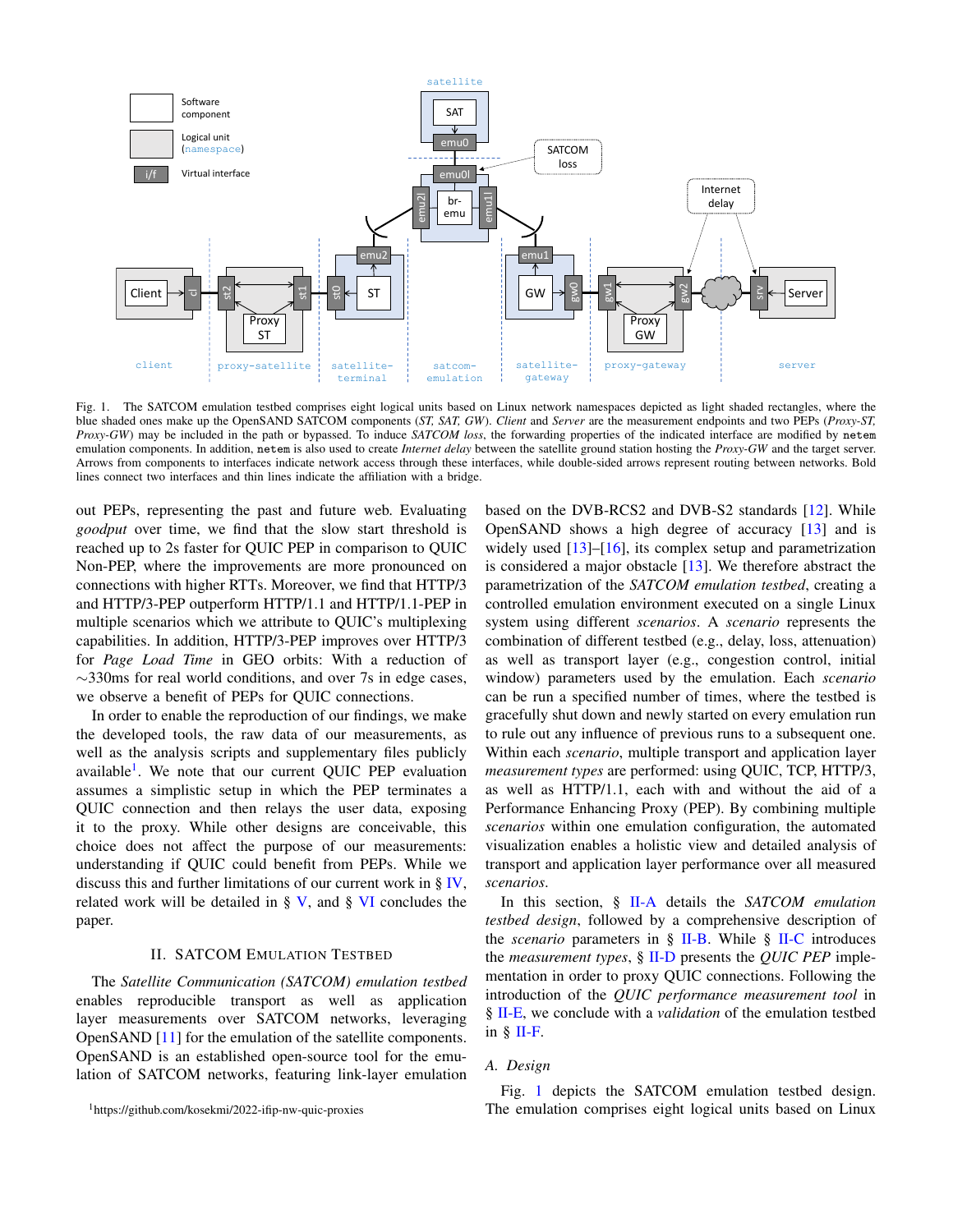network namespaces depicted als shaded rectangles. On the left-hand side, the *Client* is deployed, running the client-side measurement tools for the respective *measurement type*. The client namespace is connected to the proxy-satellite namespace, where, depending on the *measurement type*, the *Proxy-ST* proxies the data, or an IP route will forward the data to the satellite-terminal namespace. For the emulation of the satellite components (blue shaded rectangles), we leverage OpenSAND. Within the satellite-terminal namespace, the interface st0 forwards the packets to the emulated *satellite terminal ST*. *ST* encapsulates the packets into DVB-RCS2 RLE (Return Link Encaspulation) frames and forwards the data to the satcom-emulation namespace which interconnects the three OpenSAND components *ST*, *SAT*, and *GW* (blue shaded rectangles) via the bridge-interface br-emu. The *SAT* component performs the satellite emulation (e.g., packet delay, signal attenuation), where loss is also emulated on the satellite connection (interface emu0l) using netem. Following the satellite emulation, packets are sent to the satellite-gateway namespace, where the *satellite gateway GW* de-encapsulates the DVB-RCS2 RLE frames, and forwards the data to the proxy-gateway namespace. Depending on the *measurement type*, the *Proxy-GW* proxies the packets, or an IP route forwards the data. Using either option, the gw2 interface subsequently emulates the one-way delay between the proxy-gateway and the *Server* using netem, i.e., the delay between the satellite ground station hosting the *Proxy-GW* and the target server. As a final step, the *Server* runs the server-side measurement tools for the respective *measurement type* and replies to the measurement requests initiated by the *Client*. While the communication flow in the opposite direction, i.e., from *Server* to *Client*, is mainly identical, the *Internet delay* is added on srv instead of gw2, the encapsulation/deencapsulation of *Proxy-GW* and *Proxy-ST* are interchanged, and the packets are encapsulated using DVB-S2 GSE (Generic Stream Encapsulation) instead of DVB-RCS2 RLE.

The depicted *SATCOM testbed design* represents a typical SATCOM use-case: A client connects via a local network to a *satellite-terminal*, which communicates via a *satellite* to a *satellite-gateway*, from where a connection to a server is established. In this use-case, the *satellite-terminal* represents the access router, where the *satellite-gateway* represents the ground station – both operated by the SATCOM network provider. Moreover, both *Proxy-ST* and *Proxy-GW* are also operated by the SATCOM network provider in order to optimize the SATCOM connections using PEPs.

#### *B. Scenarios*

A *scenario* represents the combination of different testbed and transport layer parameters used by the emulation, which are presented in Tab. I and detailed in the following.

Testbed parameters. The *Internet delay* states the oneway delay between the satellite ground station and the target server. In contrast, the *SATCOM delay* represents the oneway delay of the SATCOM connection, where a static value, or a list of values stating the change over time, can be

TABLE I EMULATION PARAMETERS FOR *scenario* CONFIGURATIONS

| Category         | <b>Parameter</b>                                                                  | Values                                                                  |  |  |  |
|------------------|-----------------------------------------------------------------------------------|-------------------------------------------------------------------------|--|--|--|
| <b>Testbed</b>   | Internet delay<br>SATCOM delay<br><b>SATCOM</b> loss<br><b>SATCOM</b> attenuation | <i>ms</i> , static<br><i>ms</i> , static or dynamic<br>percentage<br>dh |  |  |  |
| <b>Transport</b> | <b>Congestion Control</b><br><b>Initial Window</b><br>ACK Frequency (QUIC)        | CUBIC, NewReno<br>maximum packets<br>ack-freq parameters                |  |  |  |

configured. Moreover, *loss* configures the loss of the SATCOM connection, and *attenuation* the signal damping.

Transport parameters. The transport parameters are specific to the measurement components *Client* and *Server*, as well as the PEPs *Proxy-ST* and *Proxy-GW*. Hence, every parameter can be individually specified for each transport component, which enables the optimization of the SATCOM connection using *Proxy-ST* and *Proxy-GW* independently of the *Client* and *Server* parametrization. The *Congestion Control* parameter configures the Congestion Control Algorithm (CCA), where Cubic and NewReno are the available options. While Cubic is the default CCA in most of today's operating systems, NewReno is preferred on high RTT connections as experienced in SATCOM networks due to its less aggressive *congestion window* growth [17]. However, more optimized CCA implementations (e.g., Hybla, BBR) exist for satellite networks [18]. Since the QUIC implementation we use is currently limited to Cubic and NewReno (see  $\S$  II-D and  $\S$  II-E), we restrict the available options in order to achieve comparable results between QUIC and TCP (see § IV). Moreover, the *Initial Window (IW)* parameter configures the initial window, while the *ACK Frequency* parameter is specific to QUIC and enables support for the *QUIC Acknowledgement Frequency* extension [19].

# *C. Measurement Types*

Within each *scenario*, multiple measurements are performed using QUIC, TCP, HTTP/3 (which uses QUIC), and HTTP/1.1 (which uses TCP), each with and without the aid of a PEP. We acknowledge that the number of websites supporting HTTP/2 is rising [20], and we will additionally evaluate HTTP/2 in a future study (see  $\S$  IV).

QUIC. For the *QUIC* measurement type, we developed the *QUIC performance measurement tool* (see § II-E) which measures the *connection establishment time*, the *time to first byte*, the *congestion window*, and the *goodput* with and without the usage of the *QUIC PEP* (see  $\S$  II-D).

TCP. The *TCP* measurement type uses *iperf3* to measure the *congestion window* on the server-side, and the *goodput* on the client-side, optionally proxied by the open-source TCP PEP *PEPsal* [21]. Moreover, the *connection establishment time* and the *time to first byte* are measured using *curl* on the client connecting to a *nginx* web server on the server.

HTTP/3. The *HTTP/3* measurement type leverages the *H2O* web server. While *H2O* serves an arbitrary website,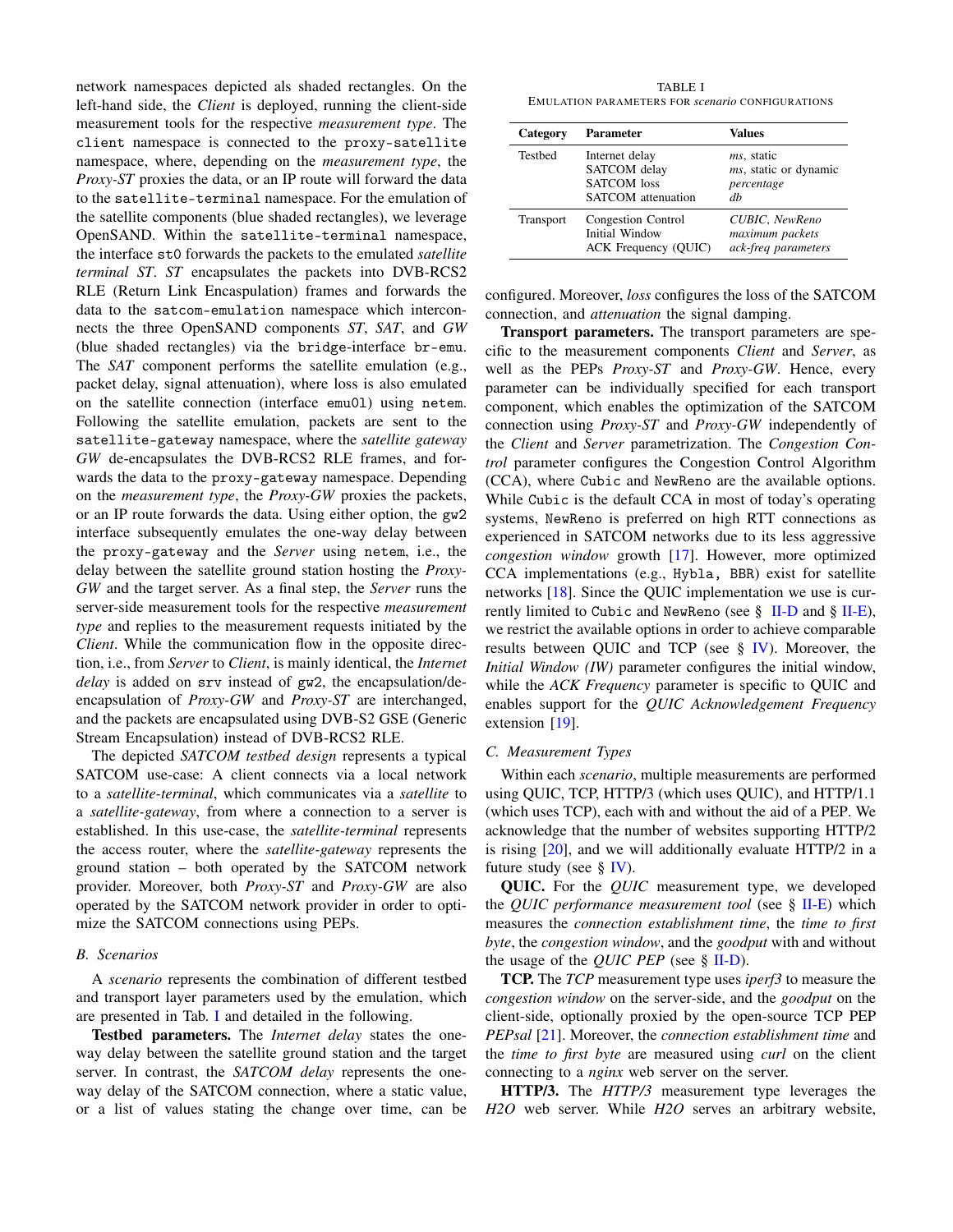it is accessed using *HTTP/3* by a *Chromium* web browser controlled by *Selenium* on the client-side, with or without using the *QUIC PEP* (see § II-D). Using the *Performance Navigation Timing* API [22], various *web performance metrics* like *Response Start*, *First Contentful Paint*, and *Page Load Time*, are measured.

HTTP/1.1. For *HTTP/1.1*, we measure the same web performance metrics using the same tools as with *HTTP/3*, optionally proxied by the *PEPsal* TCP PEP.

## *D. QUIC PEP*

With TCP headers unencrypted, TCP PEPs can be deployed in SATCOM networks for transport layer connection optimizations based on connection splitting (see § I). With its mandatory header encryption, connection splitting is not applicable to QUIC in a similar fashion and, thus, QUIC connections are inherently end-to-end. To evaluate if QUIC over SATCOM networks could benefit from transport layer optimizations as performed by TCP PEPs, we develop a proxy to enable connection splitting of QUIC connections: The proxy receives incoming connections, establishes a new connection to a predefined destination, and forwards data between both connections while directly mapping the stream IDs. This simplistic design breaks end-to-end encryption and gives the proxy access to the decrypted user data. We therefore explicitly note that the implementation of *QUIC PEP* is a proof-of-concept to evaluate if QUIC over SATCOM networks could benefit from transport layer optimizations; see § IV for a detailed discussion. This design facilitates concatenating multiple proxies and decouples the congestion control loops of different path segments; hence, transport layer connections can be optimized for their respective path segment properties.

As a basis for *QUIC PEP*, the *quicly* [23] implementation is used. In the *default* operation mode, which is used throughout the paper until otherwise noted, the *QUIC PEP* performs the handshakes of incoming connections in parallel with the connection establishment with the next hop, which can be an upstream proxy, or a target server. Using this design, the connection establishment is parallelized, and the client is able to send data before the connection to the target server is established; hence, the time until the server, and subsequently the client, receive the data, is improved. To enable the proxying of HTTP/3 connections, the *h3-capable* operation mode disables this parallelization, and requires a handshake with the next hop to be completed before completing the handshake with the previous hop. This requirement traces back to the serverinitiated unidirectional HTTP/3 *control* as well as the *header compression* encode/decode streams, which must be received by the client before the HTTP/3 request is sent in order to avoid connection failure caused by state mismatch between server and client.

For transport layer optimization, *QUIC PEP* offers the parametrization of the *CCA*, the *IW*, and the *QUIC version*, and also supports the *QUIC Acknowledgement Frequency* extension [19].

# *E. QUIC Performance Measurement Tool*

In order to evaluate QUIC performance, we develop a *QUIC performance measurement tool* consisting of a client and a server module. Using a client-initiated connection, the *connection establishment time* as well as the *time to first byte* between client and server is measured. Subsequently, the server sends arbitrary data back to the client, where the corresponding *congestion window* is evaluated on the server-side, and the resulting *goodput* on the client-side. The measurement tool is also based on *quicly* and offers parametrization options similar to *QUIC PEP*: the *CCA*, the *IW*, and the *QUIC version*. Moreover, it offers support for the *QUIC Acknowledgement Frequency* extension [19], and incorporates the *qlog* [24] logging schema to facilitate measurement analysis.

#### *F. Validation*

We evaluate the SATCOM emulation testbed in order to validate its *functionality*, *accuracy*, and *reproducibility*. We perform a functional validation by running the SATCOM emulation testbed with different *scenario* configurations for every *measurement type*, where each *scenario* is run 100 times. Before each *scenario* is run, we execute *ICMP* control measurements, and capture the packets on both the client and server side using *tcpdump* during the emulation. Evaluating the *ICMP* measurements as well as the packet captures, we find that the *loss* and *delay* characteristics are accurately emulated. However, we observe an increased SATCOM *delay* for *connection establishment time* and *time to first byte* of ∼10ms for TCP-based connections and ∼25ms for QUICbased connections. While we are not able to attribute this observation to a single cause, an analysis identified that the delay is added by the OpenSAND SATCOM emulation. Following the successful completion of the emulation runs, we evaluate the *accuracy* via the automated visualization of all *measurement types*, augmented by a manual analysis of the packet captures, the client, server, and proxy logs, and the CPU and RAM utilization metadata. We find, that the emulation is not limited by neither CPU nor RAM utilization, and that the *goodput* converges to the maximum link-layer goodput as configured by the SATCOM components. Moreover, we validate the *reproducibility* of the SATCOM emulation testbed by comparing the results of 3 different Linux systems, finding identical results for all *scenarios* and *measurement types*.

# III. EVALUATION

With a validated emulation testbed in place, we now proceed to evaluate if QUIC benefits from transport layer optimizations through PEPs, analyzing *goodput* as well as *web performance* characteristics over multiple SATCOM network configurations. The emulation is run on an Ubuntu 18.04 system with Kernel 5.4.0, featuring 2 Intel Xeon E5-2643 6-Core CPUs and 128GB of RAM. The SATCOM components are configured with a clear-sky Signal-to-Noise Ratio of 20dB, a constant QPSK 1/4 modulation, a roll-off factor of 0.25, a returnband (client to server direction) bandwidth of 20MHz, and a forward-band (server to client direction) bandwidth of 50MHz,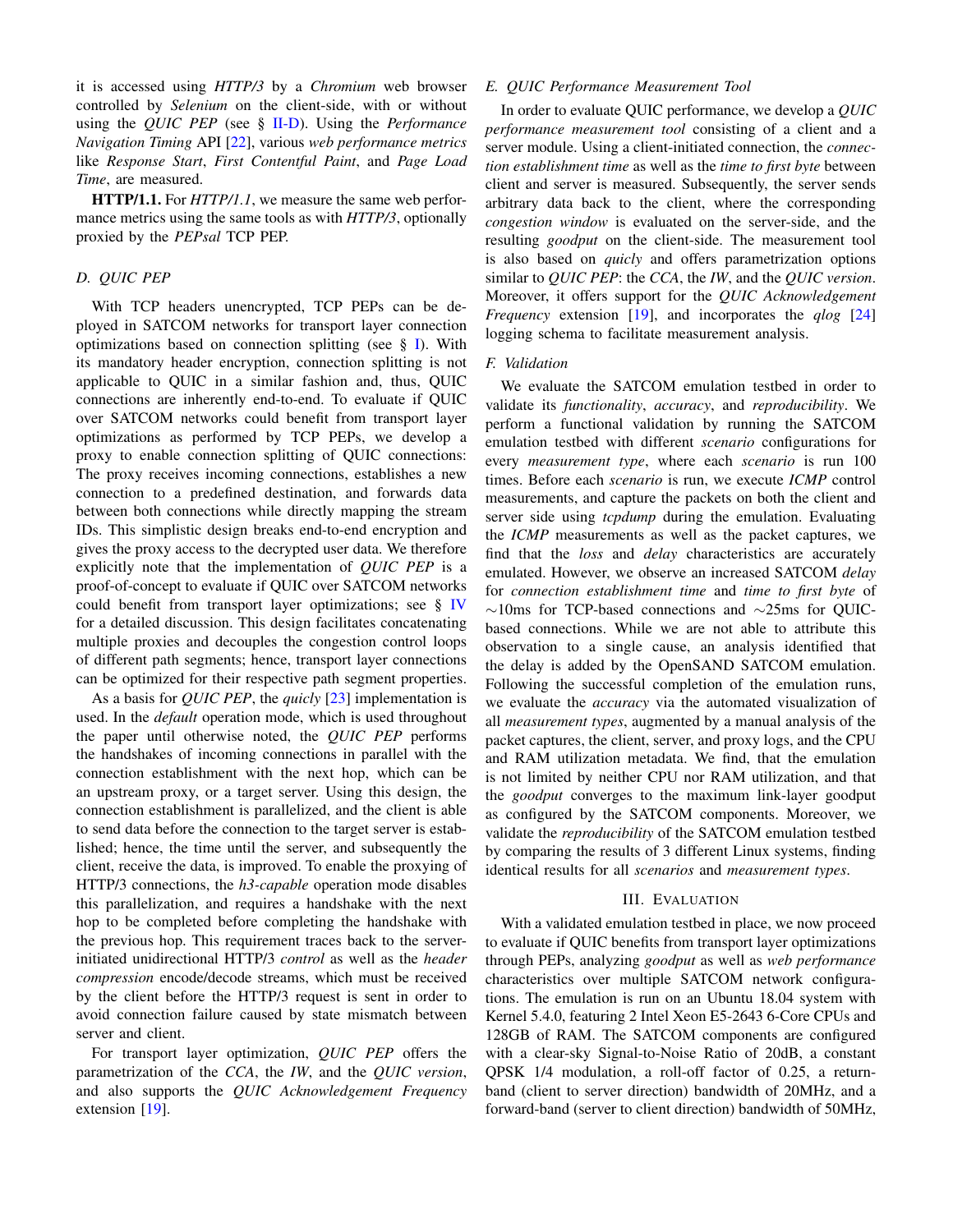resulting in a maximum forward-band link-layer goodput of 20Mbps. Using the validation (see  $\S$  II-F), we ensure that the emulation is not influenced by neither the hardware nor the configuration.

Using the *scenario* model (see § II-B), we differentiate between the two satellite orbits GEO and LEO, where we set the *SATCOM* one-way delay to 250ms for GEO as derived from the speed of light in a vacuum. In order to determine a typical one-way delay for LEO orbits, we perform ∼600k RTT measurements from a vantage point in Central Europe over a period of one week using Starlink [1], where we find a median first hop RTT of ∼32ms (mean ∼33ms). While we acknowledge that the first hop RTT in LEO constellations changes due to the movement of the satellites, we observe relatively constant RTTs for at least 30 consecutive seconds, which is in line with the observations of Kassing et al. [25] and Pavur et al. [14]. As our measurements do not exceed a duration of 20s, we set the *SATCOM* LEO one-way delay to a static value of 16ms (1/2 RTT). In addition to the *SATCOM* delay, we set the *Internet* one-way delay to 40ms for both GEO and LEO orbits in order to emulate the terrestrial distance between the satellite ground station and the target server. Hence, the delay configuration results in a GEO RTT of 580ms and a LEO RTT of 112ms. Lastly, the *attenuation* is configured with 0dB, i.e., no signal damping, and the packet *loss* rate is chosen from 0, 0.01, 0.1, and 1%. While the transport layer loss is considered to range from nearly 0% (where almost all errors are corrected by the link-layer) up to 0.01% in real world satellite conditions  $[14]$ , we include 0.1 and 1% loss conditions in order to evaluate edge cases.

We further differentiate between the Non-PEP and PEP *transport* parameter configurations. For Non-PEP, we configure both client and server with default values used in both QUIC and TCP stacks, where the *CCA* is set to Cubic and the *IW* to 10. For PEP, we use the identical settings as for Non-Pep for client and server, but optimize the SATCOM connection using PEPs by setting the *CCA* to NewReno and the *IW* to 100 for both QUIC and TCP. Finally, we use QUIC version 1 for all QUIC configurations.

With the above *scenarios*, we emulate a typical SATCOM use-case with varying orbits as well as loss characteristics, enabling a direct comparison between PEP and Non-PEP connections using QUIC, TCP, HTTP/3, and HTTP/1.1. While the emulation testbed also offers more advanced *scenario* configurations (see  $\S$  II), we limit our evaluation to the configurations presented above to get a deeper understanding of the *CCA* and *IW* optimization potential, which are traditionally optimized by TCP-PEPs [6].

# *A. Goodput*

We evaluate the *goodput* over time presented in Fig. 2 by analyzing the ratio of bytes received between PEP and Non-PEP (main plots) and absolute goodput (embedded plots) for GEO (top row) as well as LEO (bottom row) satellite orbits, each with 0, 0.01, 0.1, and  $1\%$  loss (columns from left to right). With a duration of 15s, a typical file-download usecase is evaluated. The measurements are repeated 100 times and we present the averages over all measurement runs. The main plots show the relative difference of bytes received over time between PEP and Non-PEP connections. A factor of 1 (dashed line) represents no improvement, a factor of >1 shows a benefit by the usage of a PEP, and a factor of <1 represents a degradation of PEP in comparison to Non-PEP connections. Moreover, the embedded plots show the absolute goodput over time for QUIC, QUIC-PEP, TCP, and TCP-PEP connections.

Evaluating the GEO measurements (Fig. 2 top row, *a* to *d*), we observe a benefit of PEPs over all loss configurations, where the factor of bytes received increases up to  $10\times$ for PEP QUIC connections (magenta line). The benefit is more pronounced in the first 5 seconds; we attribute this improvement to the *IW* optimization of the PEPs. On high RTT connections as experienced in SATCOM networks, the slow start can become ACK-locked: While the bytes in flight are limited by the *congestion window*, the sender has to pause the transmission until an ACK is received. When we increase the *IW* by  $10\times$ , more data can initially be sent before the receipt of an ACK increases the *congestion window*, resulting in a faster slow start until the slow start threshold is reached. This benefit can also be observed in the embedded plots of the top row showing the absolute goodput over time: The slow start is considerably faster using PEPs (magenta and cyan lines), improving over Non-PEPs (green and red lines) for 0 and 0.01% loss configurations by up to 2s (Fig. 2 *a* and *b*). While the edge case loss configurations of 0.1 and 1% (*c* and *d*) also show benefits from the increased *IW* of the PEP connections (magenta and cyan lines), we observe a degradation in goodput after reaching the slow start threshold for both PEP and Non-PEP connections. The overall goodput is drastically reduced; however, the PEP connections reach the slow start threshold faster. In addition, we observe a benefit for QUIC connections (green and magenta lines) in comparison to TCP (red and cyan lines), where both QUIC connections result in higher goodput following slow start. Evaluating 1% loss (Fig. 2 *d*) for TCP connections, we observe an increase for TCP-PEP of up to  $85\times$  within the first second of the measurement (cyan line). While this factor exceeds our increase in *IW* of  $10\times$ , we attribute this outlier to the *iperf3* measurement tool: While we sample the bytes received in 0.1s intervals, *iperf3* regularly omits the first 1–8 intervals in the 1% loss configuration, resulting in the observed inaccuracies within the first second.

Evaluating the LEO measurements (Fig. 2 bottom row, *e* to *h*), we again observe a benefit of PEPs over all loss configurations, where the factor of bytes received increases up to  $3\times$  for PEP QUIC connections (magenta line). This benefit is more pronounced within the first 2 seconds; however, while the increase in *IW* results in a faster slow start, the slow start threshold is reached at the same time for PEP (magenta and cyan) and Non-PEP (green and red) connections (bottom row embedded plots). Moreover, the benefit is less pronounced in comparison to GEO. Evaluating the 0.1 and 1% loss edge cases (*g* and *h*), we observe similar trends in comparison to GEO while the overall goodput is drastically reduced. Furthermore,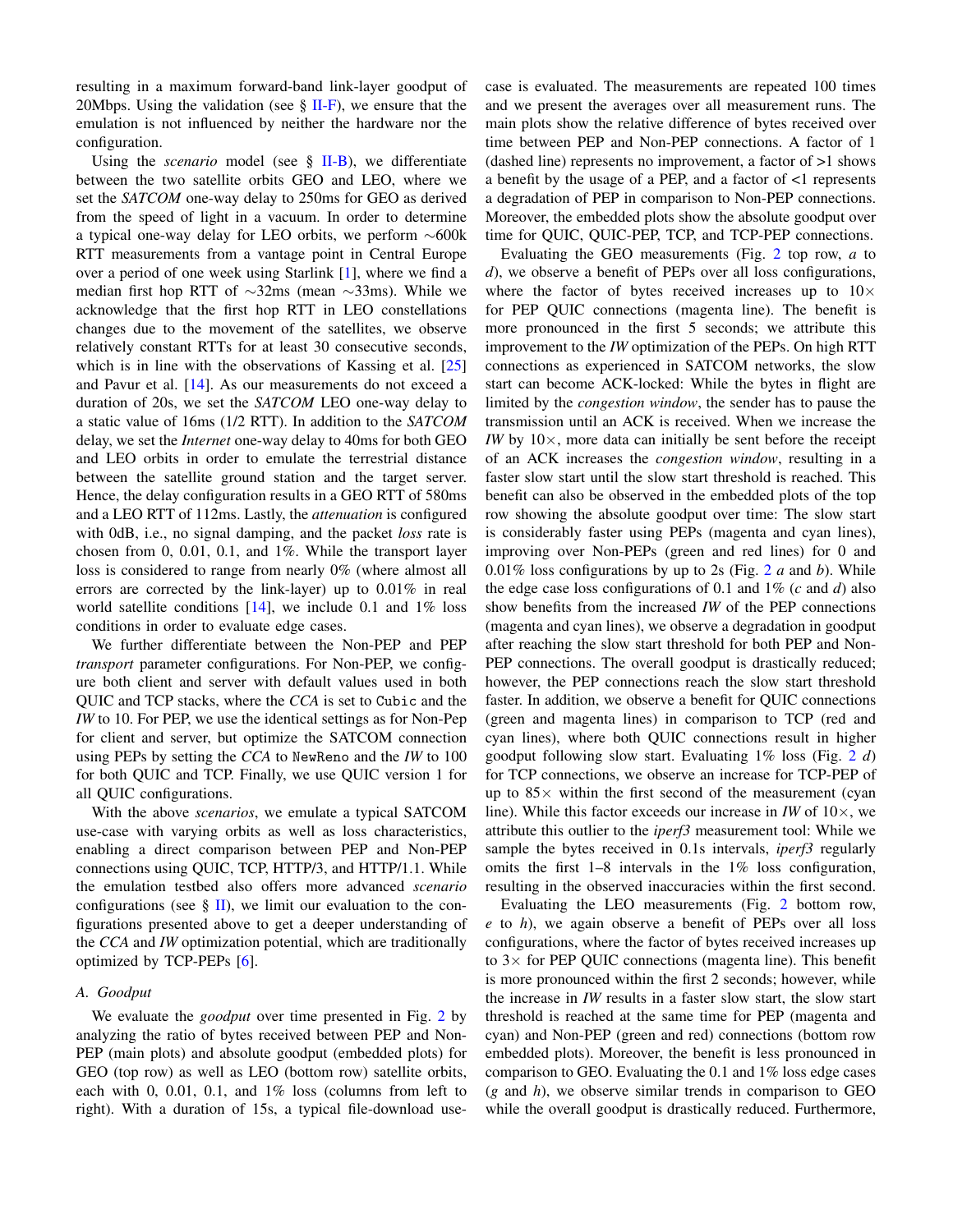

Fig. 2. Ratio of bytes received PEP to Non-PEP (main plots) and absolute goodput (embedded plots) over 15s for GEO (top row) as well as LEO (bottom row) satellite orbits for real world (0, 0.01%) and edge case (0.1, 1%) loss conditions (columns from left to right). A factor of 1 represents no improvement, a factor of >1 shows a benefit by the usage of a PEP, and a factor of <1 represents a degradation of PEP in comparison to Non-PEP connections.

we see a benefit of PEP connections almost over the complete measurement for 0.1% loss (Fig. 2 *g*), where QUIC-PEP shows a fast degradation on 1% loss following slow start (Fig. 2 *h*). *Takeaway: While we observe benefits for PEP connections over all orbits and loss configurations, the improvements are, expectedly, more pronounced on connections with higher RTTs and less loss, where the slow start threshold is reached up to 2s faster in comparison to Non-PEP connections. The benefits are primarily limited to the slow start phase in real world conditions, which results from the* IW *optimization of the PEPs. However, PEP connections can also lead to a degradation in goodput on SATCOM connections with shorter RTTs.*

# *B. Web Performance*

We evaluate the web performance by analyzing the median values of *Response Start (RS)*, *First Contentful Paint (FCP)*, and *Page Load Time (PLT)* over 100 measurement runs for every orbit, loss, and protocol combination presented in milliseconds in Tab. II. To enable the proxying of HTTP/3 connections, the *h3-capable* operation mode of *QUIC PEP* is used (see  $\S$  II-D); hence, a handshake with the next hop has to be completed before completing the handshake with the previous hop, resulting in a sequential connection establishment. Moreover, we use HTTP/1.1 without encryption in contrast to the TLS 1.3 encrypted HTTP/3. While the overhead of the TLS encryption adds 1 (in case of TLS 1.3), respective 2 (in case of TLS 1.2) RTTs to the TCP connection establishment of HTTP/1.1, the overhead is systematic. Hence, we leverage unencrypted HTTP/1.1 as a performance oriented baseline for our comparison to HTTP/3, where our results can be extrapolated for TLS 1.3 / TLS 1.2 encrypted HTTP/1.1 by adding 1, respective 2, RTTs.

For our analysis, we use the *ETSI Kepler Web Reference Page* [26] that aims to represent a "typical" website. While we acknowledge that an objective characterization of a typical website is debatable considering the heterogeneity of the web, choosing this "representative" website can still serve as a first indication if QUIC is able to benefit from proxies. A more diverse set of websites will be evaluated in future work (see § IV). The default settings of the *Chromium* client and of the *H2O* server are used to transport the website's 75 objects (∼880kb) either over a single QUIC connection with 6 streams in case of HTTP/3 (h3), or over 6 distinct TCP connections in case of HTTP/1.1 (h1). QUIC version 1 and HTTP/3 version draft-29 are used.

First, we take a look at the *Response Start (RS)* web performance metric, which represents the time that passes between the sending of the first packet of the transport handshake and the reception of the first byte of the HTTP response by the client [27]. Hence, the *RS* is expected to resemble 2 RTTs plus the static one-way overhead added by OpenSAND of ∼10ms for TCP and ∼25ms for QUIC (see § II-F). Analyzing the GEO *RS* presented in Tab. II, we observe ∼1.2s for the TCPbased h1 and h1-PEP protocols, while the QUIC-based h3 is moderately ( $\sim$ 1.3s) and h3-PEP considerably ( $\sim$ 2.7s) slower in comparison. The duration of *RS* is largely independent of the packet loss rate. The protocols h1, h1-PEP and h3 show the expected *RS* that roughly equals 2 GEO RTTs of 580ms plus the static overhead added by OpenSAND. The increased *RS* of h3-PEP (∼2.7s) traces back to the *h3-capable* operation mode of *QUIC PEP*: Because the connections are established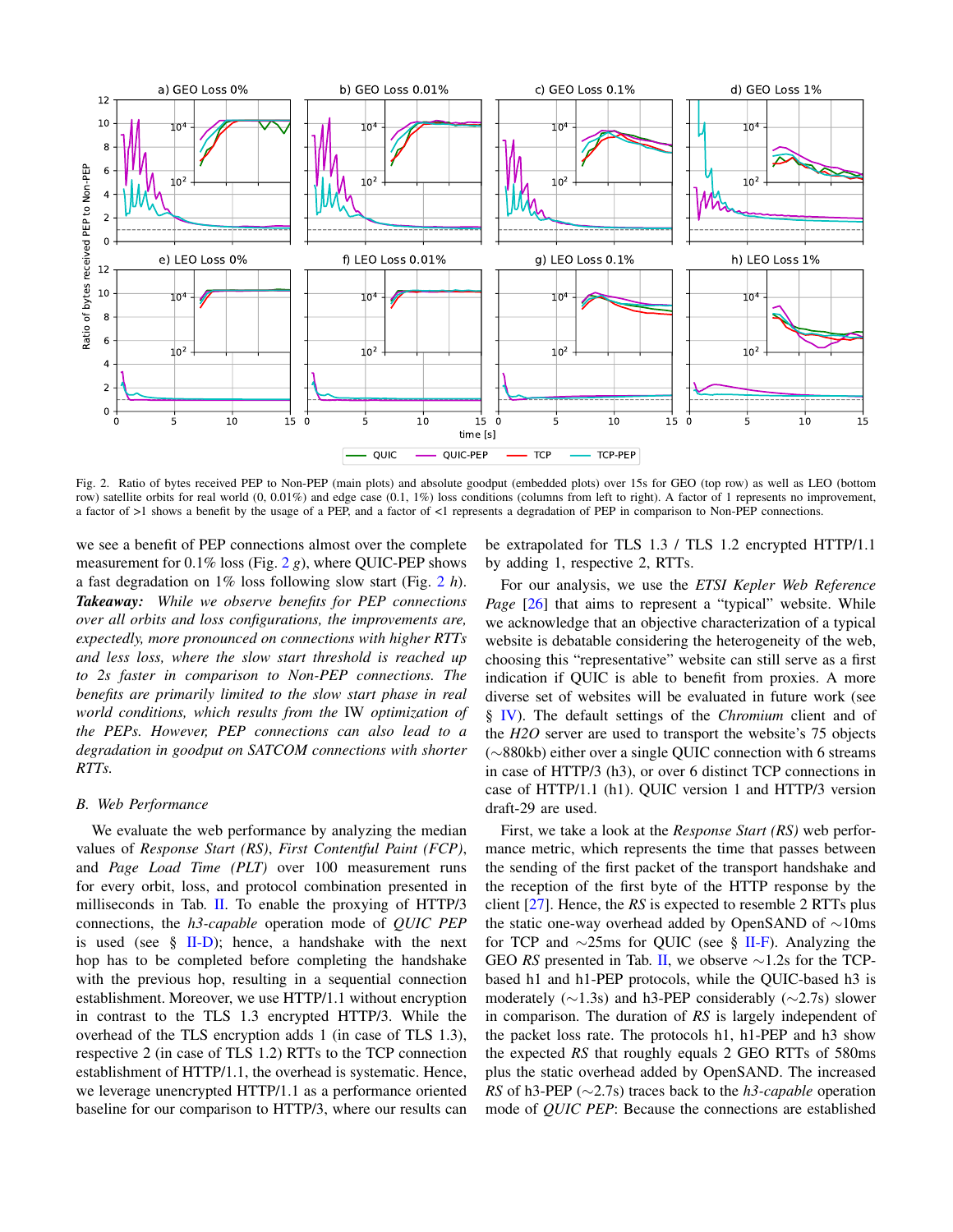#### TABLE II

MEDIAN *Response Start (RS)*, *First Contentful Paint (FCP)*, AND *Page Load Time (PLT)* IN MILLISECONDS OF PEP AND NON-PEP HTTP/3 (H3) AS WELL AS HTTP/1.1 (H1) CONNECTION FOR GEO (TOP) AS WELL AS LEO (BOTTOM) SATELLITE ORBITS FOR REAL WORLD  $(0, 0.01\%)$  AND EDGE CASE  $(0.1, 1\%)$  LOSS CONDITIONS (COLUMNS FROM LEFT TO RIGHT).

|            |                        | <b>Response Start (RS)</b> |          |         |       | <b>First Contentful Paint (FCP)</b> |          |         | Page Load Time (PLT) |       |          |         |       |
|------------|------------------------|----------------------------|----------|---------|-------|-------------------------------------|----------|---------|----------------------|-------|----------|---------|-------|
| Orbit      | <b>Protocol</b> / Loss | $0\%$                      | $0.01\%$ | $0.1\%$ | $1\%$ | $0\%$                               | $0.01\%$ | $0.1\%$ | $1\%$                | $0\%$ | $0.01\%$ | $0.1\%$ | $1\%$ |
| <b>GEO</b> | h <sub>3</sub>         | 314                        | 1310     | 1312    | 1321  | 2759                                | 2760     | 2773    | 2861                 | 7669  | 7671     | 7739    | 16865 |
|            | $h3-PEP$               | 2717                       | 2715     | 2717    | 2727  | 3581                                | 3575     | 3581    | 4196                 | 7344  | 7336     | 7522    | 9409  |
|            | h1                     | 1222                       | 1220     | 1214    | 1221  | 3841                                | 3844     | 3832    | 4172                 | 10806 | 10835    | 11176   | 15802 |
|            | $h1-PEP$               | 1215                       | 1215     | 1214    | 1215  | 3852                                | 3842     | 3836    | 4404                 | 11144 | 11124    | 11175   | 13994 |
| LEO        | h <sub>3</sub>         | 434                        | 436      | 435     | 447   | 1408                                | 1410     | 1415    | 489                  | 2612  | 2617     | 2649    | 7010  |
|            | $h3-PEP$               | 1418                       | 1414     | 1419    | 1416  | 1880                                | 1868     | 1882    | 1914                 | 3172  | 3173     | 3264    | 3872  |
|            | h1                     | 291                        | 288      | 294     | 303   | 1138                                | 1135     | 1145    | 329                  | 3218  | 3227     | 3302    | 4573  |
|            | $h1$ -pep              | 289                        | 286      | 287     | 301   | 1095                                | 1085     | 1084    | 1356                 | 3308  | 3321     | 3367    | 4298  |

sequentially, and multiple message exchanges are required for each connection setup, the h3-PEP *RS* is considerably higher. Evaluating h3 and h3-PEP, we find additional overheads for QUIC by the processing on the server and the proxies. Analyzing the *quicly* library used by *QUIC PEP* as well as the  $H2O$  web server (see § II), we find that the additional overheads can be attributed to the quicly\_accept() function which accepts new connections, resulting in an increase of 2–6ms per connection establishment. Looking at the *RS* for the LEO network over all loss configurations, we observe the same trends as in GEO: While h1 and h1-PEP are on par with ∼290ms, h3 is moderately (∼435ms), and h3- PEP considerably (∼1.4s) slower in comparison. Our results therefore show that the *RS* of the TCP-based protocols h1 and h1-PEP are faster in comparison to the QUIC-based protocols h3 and h3-PEP.

As a second web performance metric we evaluate *First Contentful Paint (FCP)*, which measures the time between the sending of the first packet of the transport handshake and the rendering of the first element by the browser; hence, it represents the user-perceived load speed of a website [28]. Evaluating the GEO *FCP* presented in Tab. II, we observe identical values per protocol over the 0 and 0.01% loss configurations with ∼2.8s for h3, ∼3.6s for h3-PEP, as well as ∼3.8s for both h1 and h1-PEP. While the QUIC-based protocols h3 and h3-PEP show a slower *RS*, both improve over their TCP counterparts for *FCP*. We attribute this improvement to QUIC's multiplexing capabilities: While 6 distinct TCP connections are established by *Chromium* for h1 and h1- PEP to avoid head-of-line blocking, 6 streams are sent over a single QUIC connection for h3 and h3-PEP. Hence, the overhead of connection establishment is considerably reduced, leading to faster *FCP* for h3 and h3-PEP in comparison to h1 and h1-PEP. Moreover, we also observe a relative improvement comparing *RS* and *FCP* for h3 and h3-PEP: While the overhead of the sequential connection establishment of h3-PEP results in a *RS* slowdown of ∼1.4s, this difference is reduced to ∼820ms for *FCP*. Looking at GEO 0.1% loss, we observe identical values in comparison to 0 and 0.01%, while 1% loss shows an increase of up to ∼600ms for h3-PEP as well as h1-PEP. We observe similar trends in the *FCP* of GEO

and LEO orbits for 0 and 0.01% loss. However, due to the reduced RTT in the LEO orbit, h3-PEP can not yet overcome the initial overhead of the sequential connection establishment in comparison to h1 and h1-PEP. With a *FCP* of ∼1.9s, h3- PEP falls short of h1 and h1-PEP (∼1.1s). Moreover, h3-PEP also falls short of h3 by ∼470ms, but still improves over their *RS* difference of ∼1s. Considering LEO 0.1% loss, we observe slightly increased values in comparison to 0 and 0.01%, where 1% loss shows an increase of up to ∼260ms for h1-PEP.

Our third web performance metric is the *Page Load Time (PLT)* (see Tab. II), which represents the time between the sending of the first packet of the transport handshake until all content of the website is received by the browser [29]. Looking at GEO's 0 and 0.01% loss configurations, we observe the fastest *PLT* for h3-PEP with  $\sim$ 7.3s, followed by h3 ( $\sim$ 7.7s), h1 (∼10.8s), and h1-PEP (∼11.1s). We again attribute the performance benefit of the QUIC-based h3 and h3-PEP connections to QUIC's stream multiplexing feature. Moreover, we observe the break-even of the initial overhead of the sequential connection establishment for h3-PEP, outperforming h3 by ∼330ms, and h1 as well as h1-PEP by more than 3s; hence, we see a benefit of PEPs for QUIC connections in GEO orbits. At higher loss rates, the h3-PEP performance advantage increases: With 1% loss, h3-PEP finishes loading more than 7s earlier than h3, and ∼4.5s earlier than h1-PEP. Comparing GEO h1 and h1-PEP, we observe that h1 is slightly faster for 0 and 0.01% loss configurations, while they are on par for 0.1%; however, h1-PEP shows an improvement of ∼2s over h1 for 1% loss. Evaluating *PLT* for LEO orbits for 0 and 0.01% loss, we observe similar trends in comparison to GEO. While h1 (∼3220ms) and h1-PEP (∼3315ms) show the slowest *PLT*, h3-PEP is faster with ∼3170ms, only outperformed by h3 with ∼2615ms. Considering the reduced RTT in LEO orbits, h3-PEP is not able to overcome the initial overhead of the sequential connection establishment in comparison to h3, but improves on h1 and h1-PEP by ∼50ms, respective  $\sim$ 145ms. Looking at 0.1% loss, this improvement becomes more distinct, where on 1% loss h3-PEP outperforms h1 and h1-PEP by more than 400ms, and even improves over h3 by more than 3s.

*Takeaway: Due to QUIC's multiplexing capabilities, we*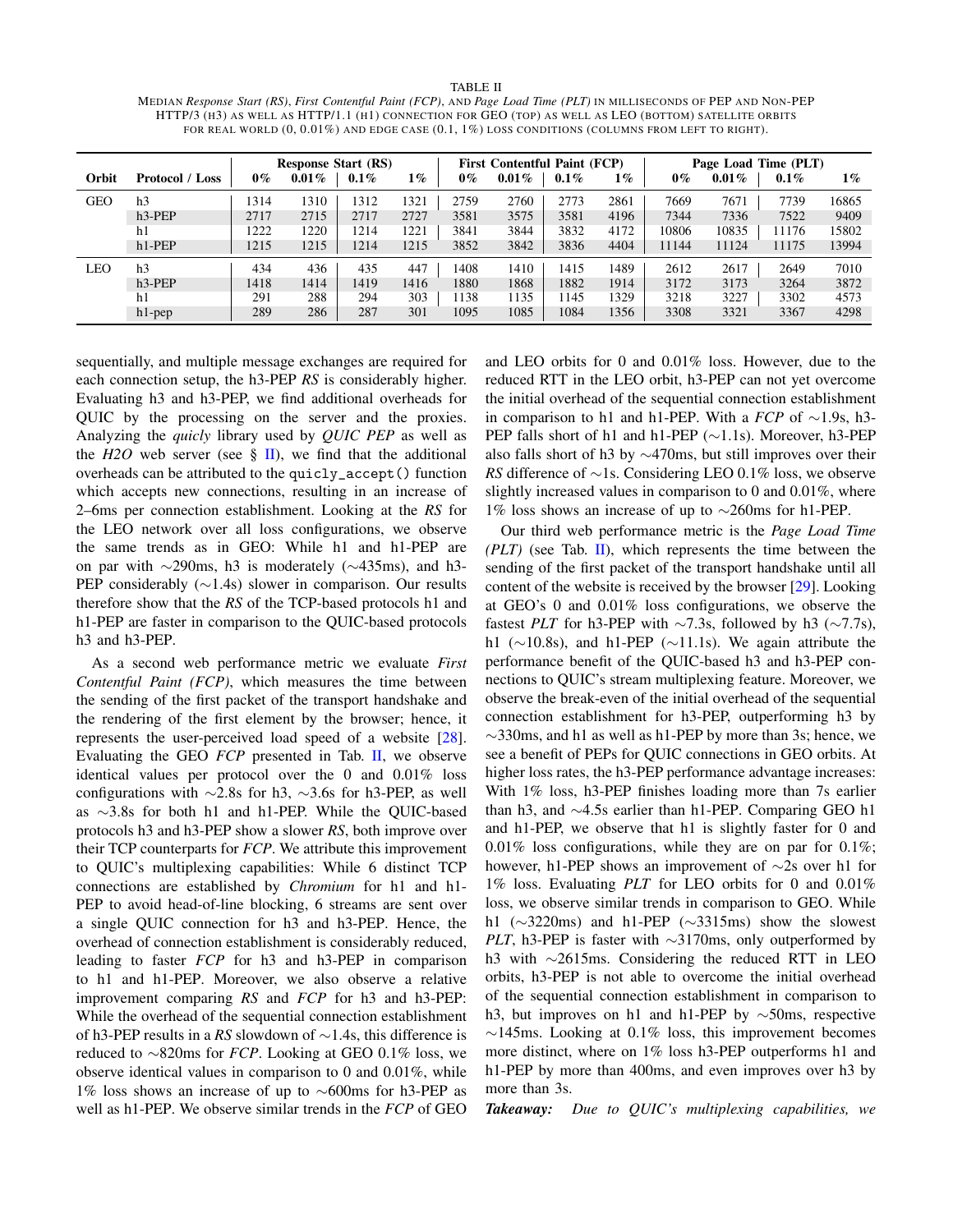*observe an improvement of the QUIC-based protocols h3 and h3-PEP over both h1 and h1-PEP, where h3 and h3-PEP achieve faster* FCP *and* PLT *in GEO orbits, as well as faster* PLT *in LEO orbits. Moreover, while the initial overhead of the sequential connection establishment of h3-PEP leads to slower* RS *and* FCP *in comparison to h3, h3-PEP improves over h3 for* PLT *in GEO orbits: With a reduction of* ∼*330ms for real world conditions, and over 7s in edge cases, we observe a benefit of PEPs for QUIC connections.*

# IV. LIMITATIONS AND FUTURE WORK

While our *QUIC PEP* realizes transport layer optimizations by means of connection splitting, the implementation is considered a proof-of-concept as the proxy is able to access the decrypted data, yet sufficient for the purpose of exploring possible benefits of QUIC PEPs. Hence, we are currently exploring schemes where the QUIC payload remains end-to-end encrypted and only selected control information are exposed to the proxies. Traffic tunneling mechanisms as discussed in the IETF MASQUE WG [30] preserve encryption and allow for an independent congestion control loop between these PEPs, but still run nested congestion control end-to-end, not providing connection splitting. Yet, the basic signaling mechanisms provide a well-defined means for interacting with proxies and thus could be leveraged for extensions towards QUIC PEPs, with further mechanisms for preserving end-toend encryption to be explored.

Moreover, the PEPed QUIC connections are currently established per client request, offering additional optimization potential: By leveraging *0-RTT* between the proxies, the time required for the connection establishment can be further reduced. Considering the CCAs, both *QUIC PEP* and the *QUIC performance measurement tool* currently only offer Cubic and NewReno. While more optimized implementations exist for satellite networks (e.g., Hybla, BBR), we will integrate and evaluate additional *CCAs* in a future study. We also plan to incorporate the *Acknowledgement Frequency* extension [19] in order to reduce the number of acknowledgements sent, as well as the QUIC *BDP Frame* extension [31] to accelerate the goodput ramp-up on repeated connections; both show promising results for SATCOM networks.

While our findings revealed that QUIC connections are able to benefit from proxies through transport layer optimization for both *goodput* and *web performance*, we acknowledge that our findings on *web performance* are (naturally) influenced by the website selection. Therefore, we seek to evaluate a more diverse set of websites in a future study in order to generalize our findings, where we will also incorporate HTTP/2.

# V. RELATED WORK

Several papers [32]–[37] investigate the usage of QUIC in satellite networks. They find that QUIC realizes lower Page Load Times on the web compared to TCP, mainly due to its faster connection setup [32], [33]. Also, the utility of PEPs for improving the performance of TCP over long-delay satellite links has long been known [38]. The studies that compare the performance of TCP using PEPs (TCP-PEP) with QUIC, find that TCP-PEP generally outperforms QUIC for larger transfers [34]–[37].

Some authors argue that specific tuning, such as an increase of the initial window, can improve QUIC's performance [34], [36], [37]. Custura et al. [37] investigate how decreasing the acknowledgement frequency can reduce the control overhead and in some cases improve performance. Kuhn et al. [31] introduce the QUIC *BDP Frame* extension that accelerates the throughput ramp-up on repeated connections over long-delay satellite links.

We take a different approach to examine the impact of transport-layer optimizations on the performance of QUIC over GEO and LEO links by developing a proof-of-concept QUIC-PEP. Previous work on intermediaries with QUIC for SATCOM is sparse and the closest related work is from Pavur et al. [14] on QPEP, who multiplex TCP connections over a single QUIC connection between ground terminals and thereby significantly reduce Page Load Times. They, however, study a long-standing QUIC connection and therefore exclude the connection setup. While netem is commonly applied at a single point to model a satellite link [32], [33], [39], we use OpenSAND [11] in conjunction with netem and induce delay at different points along the network path to model our emulation closer to reality.

A large fraction of previous studies [40]–[43] examines the performance of Google's QUIC flavor (gQUIC) that differs in fundamental points, such as the cryptographic handshake, from the IETF specification of QUIC [44]. Recent web performance evaluations show that HTTP/3 using IETF QUIC does not necessarily perform better than HTTP/2, which builds upon TCP [45], [46]. Saif et al. [45] find that TCP performs better except if loss is present. In this case, QUIC's design shows its strength by reducing the impact of head-of-line blocking. Similarly, Yu et al. [46] present mixed findings and highlight the impact of configuration choices on QUIC's performance. We add a SATCOM perspective to the research space of HTTP/3 performance by analyzing common web performance metrics such as the Page Load Time.

#### VI. CONCLUSION

In this paper, we presented a satellite emulation testbed which enables reproducible QUIC, TCP, HTTP/3, and HTTP/1.1 measurements by using our specifically designed QUIC PEP as well as QUIC performance measurement implementations. Using the emulation testbed, we carried out an extensive emulation study for LEO and GEO satellites, exploring various combinations of link characteristics. We found, that the slow start threshold is reached up to 2s faster for QUIC PEP in comparison to QUIC Non-PEP, where the improvements are more pronounced on connections with higher RTTs. Moreover, we showed that HTTP/3 and HTTP/3- PEP outperform HTTP/1.1 and HTTP/1.1-PEP in multiple *web performance* scenarios which we attribute to QUIC's multiplexing capabilities. In addition, HTTP/3-PEP also improves over HTTP/3 for *Page Load Time* in GEO orbits by